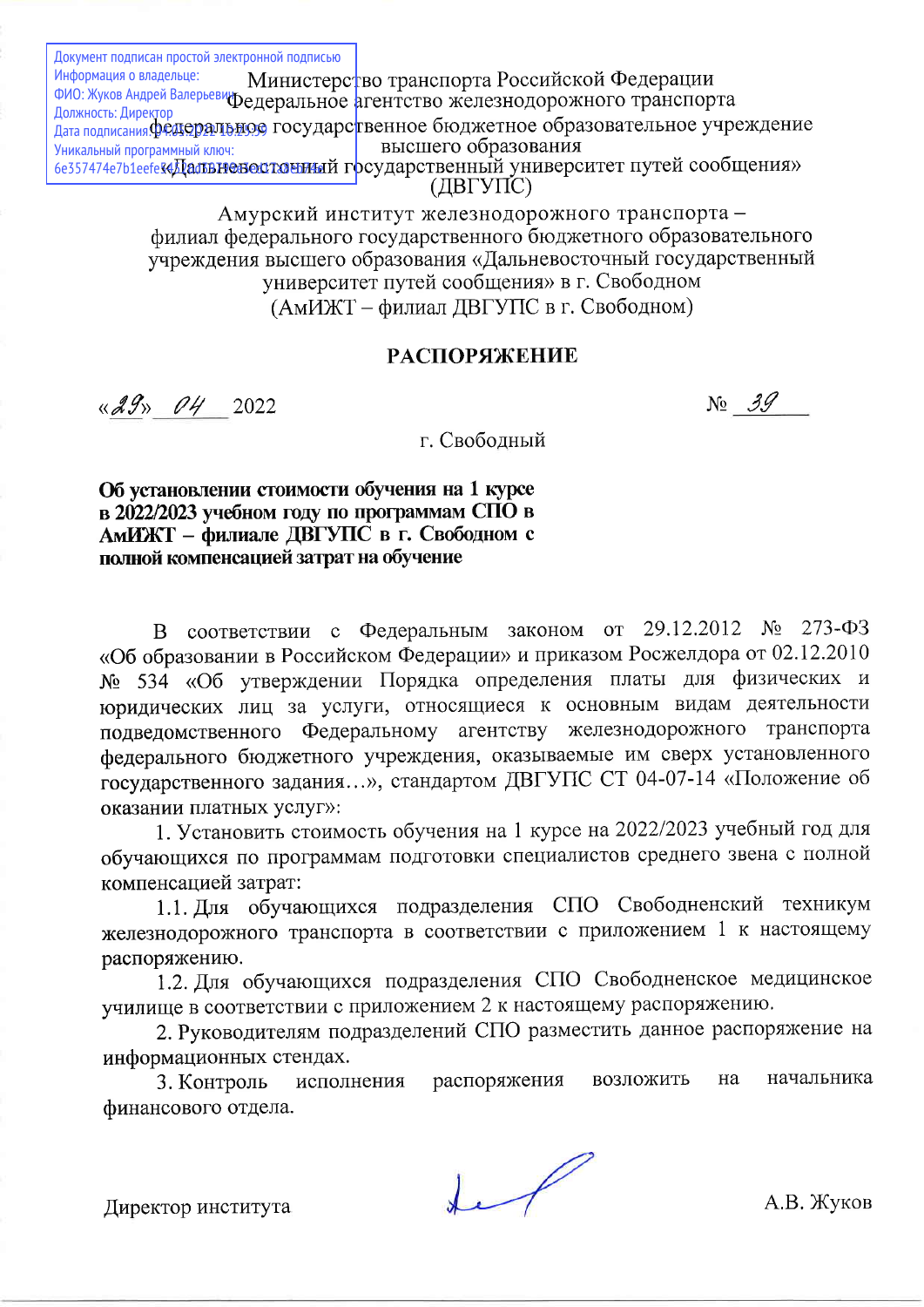Приложение 1 к распоряжению директора OT 2904.2022 No 39

Стоимость платных образовательных услуг на 2022/2023 учебный год для обучающихся 1 курса по программам подготовки специалистов среднего звена с полной компенсацией затрат

## Подразделение СПО Свободненский техникум железнодорожного транспорта

| Код<br>специаль-<br>ности | Наименование<br>специальности                                     | Стоимост-<br>ная группа | Форма<br>обучения | Стоимость обучения<br>на 2022/2023<br>учебный год<br>для 1 курса,<br>в рублях за учебный<br>ГОД |
|---------------------------|-------------------------------------------------------------------|-------------------------|-------------------|-------------------------------------------------------------------------------------------------|
| 08.02.01                  | Строительство и<br>эксплуатация зданий и<br>сооружений            | $\overline{2}$          | очная             | 125780                                                                                          |
| 08.02.10                  | Строительство железных<br>дорог, путь и путевое<br>хозяйство      | $\overline{2}$          | очная             | 125780                                                                                          |
| 23.02.01                  | Организация перевозок и<br>управление на транспорте<br>(по видам) | $\overline{2}$          | очная             | 125780                                                                                          |
| 23.02.06                  | Техническая эксплуатация<br>подвижного состава железных<br>дорог  | $\overline{2}$          | очная             | 125780                                                                                          |
| 08.02.01                  | Строительство и<br>эксплуатация зданий и<br>сооружений            | $\overline{2}$          | заочная           | 37734                                                                                           |
| 08.02.10                  | Строительство железных<br>дорог, путь и путевое<br>хозяйство      | $\overline{2}$          | заочная           | 37734                                                                                           |
| 23.02.01                  | Организация перевозок и<br>управление на транспорте<br>(по видам) | $\overline{2}$          | заочная           | 37734                                                                                           |
| 23.02.06                  | Техническая эксплуатация<br>подвижного состава железных<br>дорог  | $\overline{2}$          | заочная           | 37734                                                                                           |

Ведущий экономист

О.П. Присич